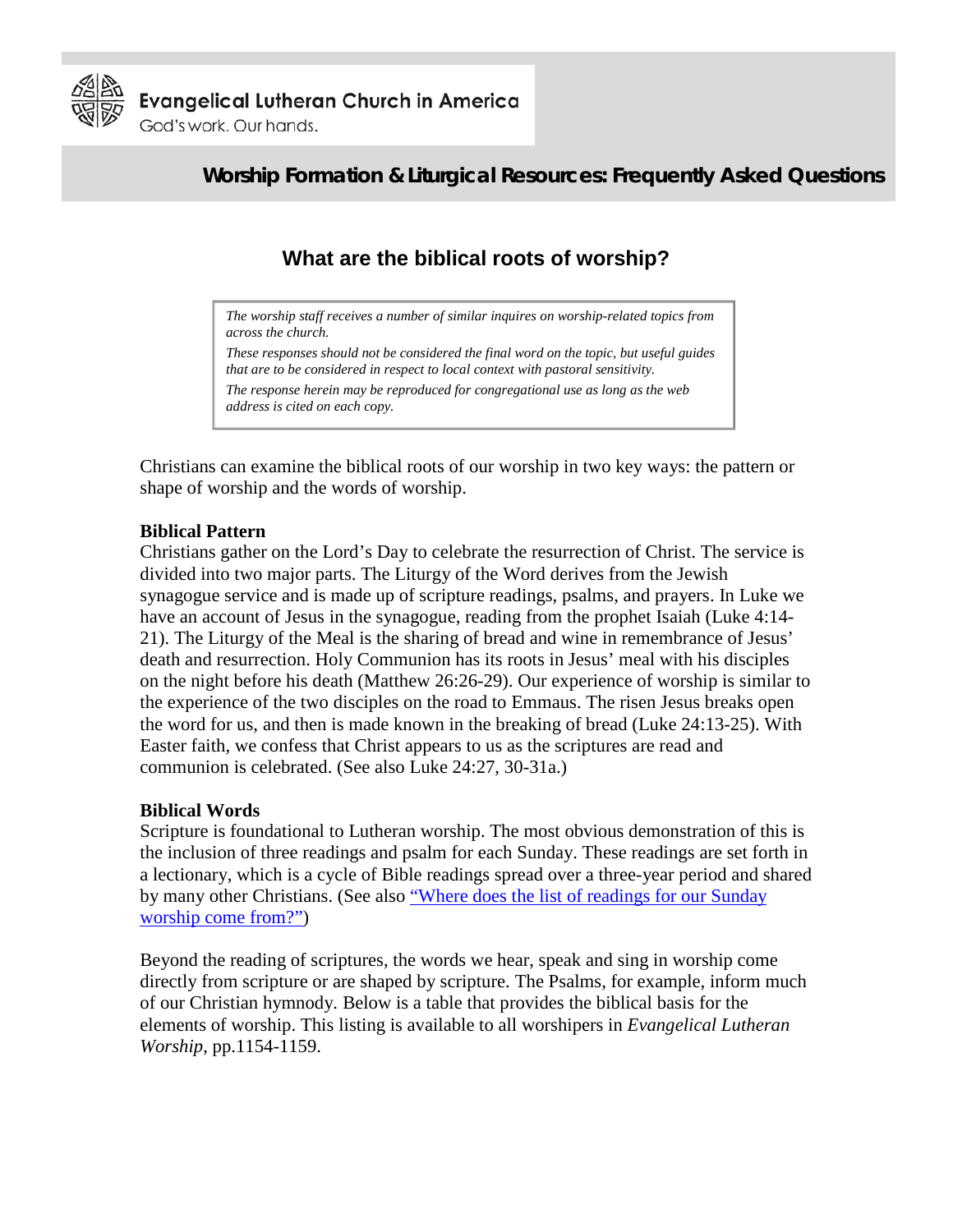# **Evangelical Lutheran Worship Scripture and Worship**

## **HOLY COMMUNION**

## **GATHERING**

Blow the trumpet in Zion; sanctify a fast; call a solemn assembly; gather the people. . . . *(Joel 2:15-17)*

For where two or three are gathered in my name, I am there among them. *(Matthew 18:20)*

When the day of Pentecost had come, they were all together in one place. *(Acts 2:1-13)*

## **Confession and Forgiveness**

Go therefore and make disciples of all nations, baptizing them in the name of the Father and of the Son and of the Holy Spirit. *(Matthew 28:19)*

Bless the LORD, O my soul . . . who forgives all your sins and heals all your diseases. *(Psalm 103:2-3)*

God's mercy endures forever. *(Psalm 136:1)*

If we say that we have no sin, we deceive ourselves, and the truth is not in us. If we confess our sins, [God] who is faithful and just will forgive us our sins and cleanse us from all unrighteousness. *(1 John 1:8-9)*

Jesus answered them, "Very truly, I tell you, everyone who commits sin is a slave to sin." *(John 8:34)* You shall love the Lord your God with all your heart, and with all your soul, and with all your mind... You shall love your neighbor as yourself. *(Matthew 22:37-39)*

I will delight in your commandments. *(Psalm 119:47)*

Show me your ways, O LORD. *(Psalm 25:4)*

[Jesus] breathed on [the disciples] and said to them, "Receive the Holy Spirit. If you forgive the sins of any, they are forgiven them; if you retain the sins of any, they are retained." *(John 20:22-23)*

But God, who is rich in mercy, out of the great love with which he loved us even when we were dead through our trespasses, made us alive together with Christ—by grace you have been saved . . . I pray, that according to the riches of his glory, he may grant that you may be strengthened in your inner being with power through his Spirit, and that Christ may dwell in your hearts through faith, as you are being rooted and grounded in love. *(Ephesians 2:4-5; 3:16-17)*

## **Thanksgiving for Baptism**

. . . the fountain of living water, the LORD. *(Jeremiah 17:13)*

You were unmindful of the Rock that bore you; you forgot the God who gave you birth. *(Deuteronomy 32:18)*

The LORD is my light and my salvation. *(Psalm 27:1)*

## **Gathering Song**

Sing to the Lord a new song, God's praise in the assembly of the faithful. *(Psalm 149:1-4)*

They called out, saying, "Jesus, Master, have mercy on us!" *(Luke 17:13)*

Glory to God in the highest heaven, and on earth peace among those whom he favors! *(Luke 2:14)*

Every tongue should confess that Jesus Christ is Lord, to the glory of God the Father. *(Philippians 2:11)*

On this mountain the LORD of hosts will make for all peoples a feast . . . Let us be glad and rejoice in his salvation. *(Isaiah 25:6-9)*

Worthy is the Lamb that was slaughtered to receive power and wealth and wisdom and might and honor and glory and blessing! . . . To the one seated on the throne and to the Lamb be blessing and honor and glory and might forever and ever! *(Revelation 5:12-13)*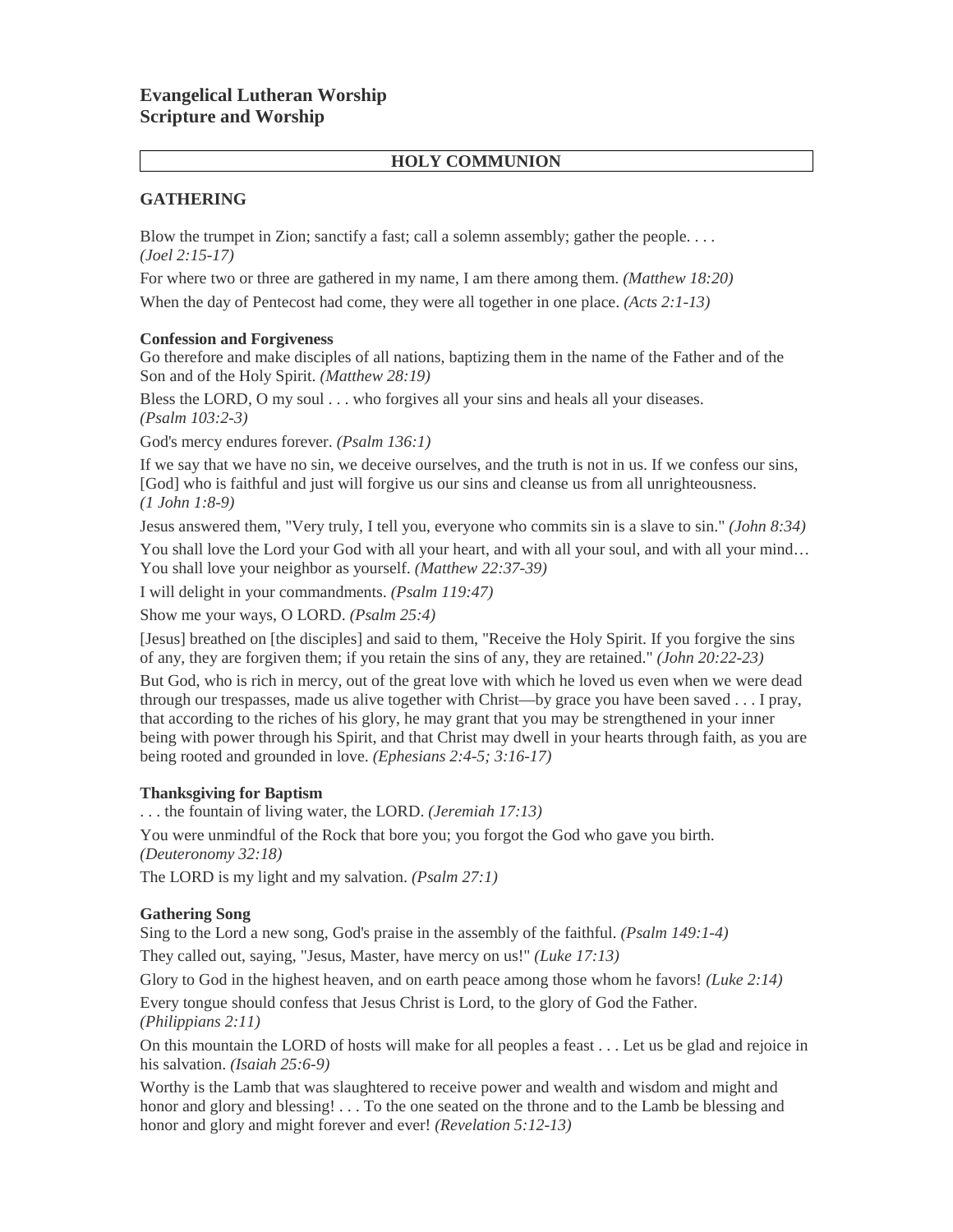### **Greeting**

The grace of the Lord Jesus Christ, the love of God, and the communion of the Holy Spirit be with all of you. *(2 Corinthians 13:13)*

[The angel] came to [Mary] and said, "Greetings, favored one! The Lord is with you." *(Luke 1:28)*

## **WORD**

## **Readings and Responses**

So shall my word be that goes out from my mouth; it shall not return to me empty. *(Isaiah 55:10-11)* In the beginning was the Word . . . And the Word became flesh and lived among us. *(John 1:1-5, 14)* Let the word of Christ dwell in you richly; teach and admonish one another in all wisdom; and with gratitude in your hearts sing psalms, hymns, and spiritual songs to God. *(Colossians 3:16)*

Hear the word of the LORD. *(Jeremiah 2:4)*

Give attention to the public reading of scripture, to exhorting, to teaching. *(1 Timothy 4:13)*

No prophecy of scripture is a matter of one's own interpretation. *(2 Peter 1:20-21* 

From the throne came a voice saying, "Praise our God. . . ." Then I heard what seemed to be the voice of a great multitude, like the sound of many waters and like the sound of mighty thunderpeals, crying out, "Hallelujah!" *(Revelation 19:5-6)*

Simon Peter answered him, "Lord, to whom can we go? You have the words of eternal life." *(John 6:68)*

Let your steadfast love come to me, O LORD, and your salvation according to your promise . . . I trust in your word. *(Psalm 119:41, 42)*

The LORD is slow to anger, and abounding in steadfast love. *(Numbers 14:18)*

### **Prayers of Intercession**

First of all, then, I urge that supplications, prayers, intercessions, and thanksgivings be made for everyone, for kings and all who are in high positions, so that we may lead a quiet and peaceable life in all godliness and dignity. *(1 Timothy 2:1-2)*

Then Jesus, crying with a loud voice, said, "Father, into your hands I commend my spirit." *(Luke 23:46)*

#### **Peace**

So when you are offering your gift at the altar, if you remember that your brother or sister has something against you, leave your gift there before the altar and go; first be reconciled to your brother or sister, and then come and offer your gift. *(Matthew 5:23-24)*

On that day, the first day of the week . . . Jesus came and stood among them and said, "Peace be with you." *(John 20:19)*

Greet one another with a holy kiss. All the churches of Christ greet you. *(Romans 16:16)*

## **MEAL**

They devoted themselves to the apostles' teaching and fellowship, to the breaking of bread and the prayers. *(Acts 2:42)*

## **Offering**

Is not this the fast I choose . . . to share your bread with the hungry, and bring the homeless poor into your house; when you see the naked, to cover them, and not to hide yourself from your own kin? *(Isaiah 58:6-7)*

For I was hungry and you gave me food, I was thirsty and you gave me something to drink, I was a stranger and you welcomed me. *(Matthew 25:35)*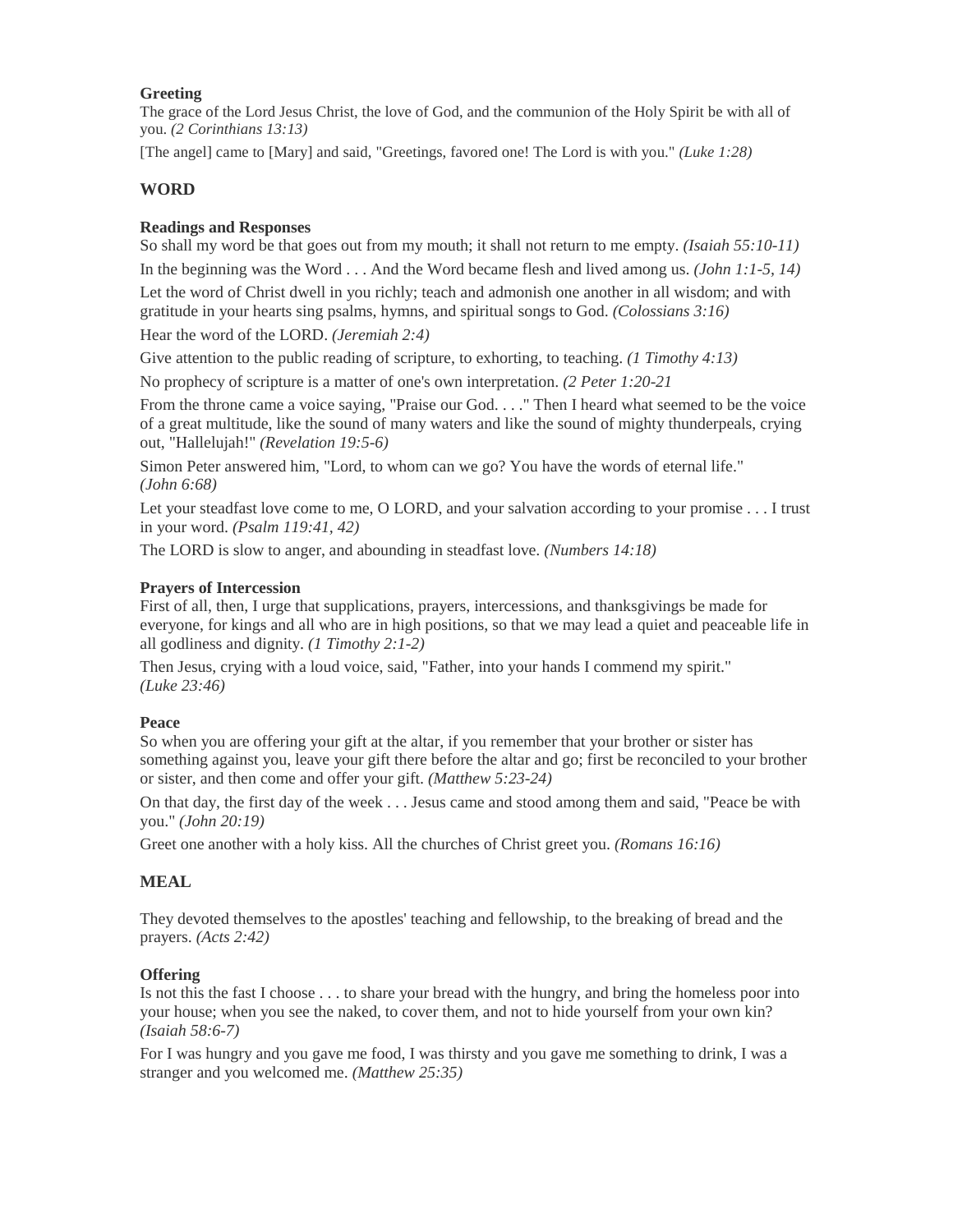## **Thanksgiving at the Table**

Let us lift up our hearts as well as our hands to God in heaven. *(Lamentations 3:41)*

We must always give thanks to God for you, brothers and sisters, as is right, because your faith is growing abundantly. *(2 Thessalonians 1:3)*

[The seraphs] called to one another and said: "Holy, holy, holy is the LORD of hosts; the whole earth is full of his glory." *(Isaiah 6:3)*

The crowds that went ahead of him and that followed were shouting, "Hosanna to the Son of David! Blessed is the one who comes in the name of the Lord! Hosanna in the highest heaven!" *(Matthew 21:9)*

For I received from the Lord what I also handed on to you, that the Lord Jesus on the night when he was betrayed took a loaf of bread, and when he had given thanks, he broke it and said, "This is my body that is for you. Do this in remembrance of me." In the same way he took the cup also, after supper, saying, "This cup is the new covenant in my blood. Do this, as often as you drink it, in remembrance of me." For as often as you eat this bread and drink the cup, you proclaim the Lord's death until he comes. *(1 Corinthians 11:23-26)*

Pray then in this way: Our Father in heaven . . . *(Matthew 6:9-13)*

#### **Communion Song**

The next day [John] saw Jesus coming toward him and declared, "Here is the Lamb of God who takes away the sin of the world!" *(John 1:29)*

When [Jesus] was at the table with them, he took bread, blessed and broke it, and gave it to them. Then their eyes were opened, and they recognized him. *(Luke 24:30-31)*

Simeon took [Jesus] in his arms and praised God, saying, "Master, now you are dismissing your servant in peace, according to your word; for my eyes have seen your salvation, which you have prepared in the presence of all peoples, a light for revelation to the Gentiles and for glory to your people Israel." *(Luke 2:28-32)*

#### **SENDING**

Go therefore and make disciples of all nations. *(Matthew 28:19)*

As the Father has sent me, so I send you. *(John 20:21)*

So if I, your Lord and Teacher, have washed your feet, you also ought to wash one another's feet. *(John 13:1-15)*

You shall say to them, the LORD bless you and keep you; the LORD make his face to shine upon you, and be gracious to you; the LORD lift up his countenance upon you, and give you peace. *(Numbers 6:23-26)*

May the God of steadfastness and encouragement grant you to live in harmony with one another, in accordance with Christ Jesus . . . May the God of hope fill you with all joy and peace in believing. *(Romans 15:5, 13)*

[Jesus] said to the woman, "Your faith has saved you; go in peace." *(Luke 7:50)*

Do not lag in zeal, be ardent in spirit, serve the Lord. *(Romans 12:11)*

They asked only one thing, that we remember the poor. *(Galatians 2:10)*

As you go, proclaim the good news, "The kingdom of heaven has come near." *(Matthew 10:7)* Thanks be to God, who gives us the victory through our Lord Jesus Christ. *(1 Corinthians 15:57)*

#### **HOLY BAPTISM**

Do you not know that all of us who have been baptized into Christ Jesus were baptized into his death? Therefore we have been buried with him by baptism into death, so that, just as Christ was raised from the dead by the glory of the Father, so we too might walk in newness of life. *(Romans 6:3-4)*

[God] is the source of your life in Christ Jesus. *(1 Corinthians 1:30)*